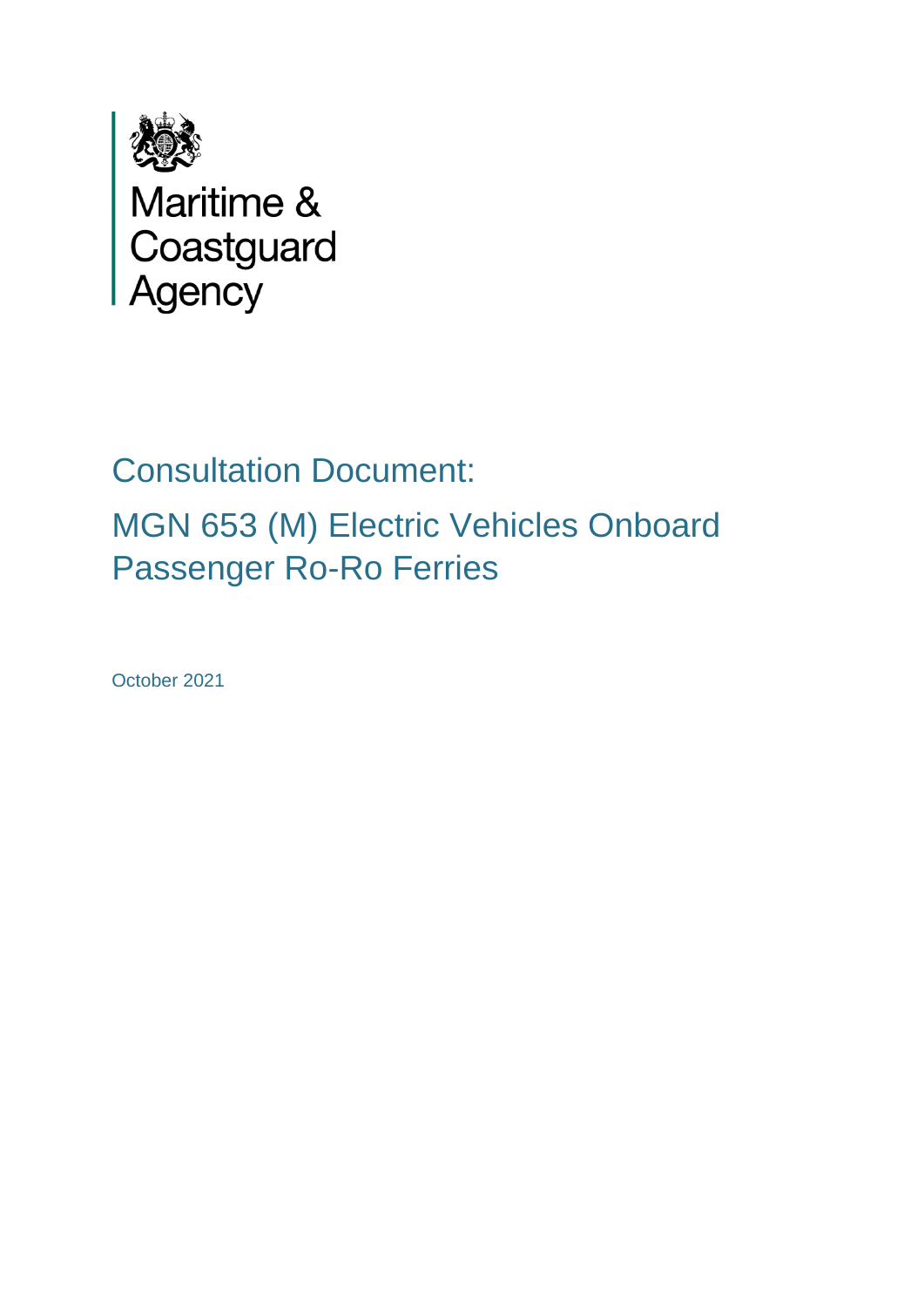# **Contents**

| <b>Section 1: Overview of this consultation</b>     |                  |  |  |
|-----------------------------------------------------|------------------|--|--|
| Aim                                                 |                  |  |  |
| <b>Views sought</b>                                 | 1                |  |  |
| Deadline for responses                              | 1                |  |  |
| <b>Overview Timeline</b>                            | 1                |  |  |
| <b>Section 2: Areas for consideration</b>           | 1                |  |  |
| Section 3: Responding to this consultation document | $\mathbf{2}$     |  |  |
| <b>Consultees</b>                                   | $\overline{2}$   |  |  |
| <b>Duration</b>                                     | $\overline{2}$   |  |  |
| Submitting your response                            | $\overline{2}$   |  |  |
| <b>Freedom of Information and Data Protection</b>   | $\overline{2}$   |  |  |
| Section 4: Outline plans beyond this consultation   | $\boldsymbol{4}$ |  |  |
| <b>Section 5: Response form</b>                     | 5                |  |  |
| <b>Section 6: Conduct of this consultation</b>      | $\overline{7}$   |  |  |
| <b>Consultation Principles</b>                      | 7                |  |  |
| Feedback on conduct of consultation                 | $\overline{7}$   |  |  |
| <b>MCA</b> consultation feedback form               | 8                |  |  |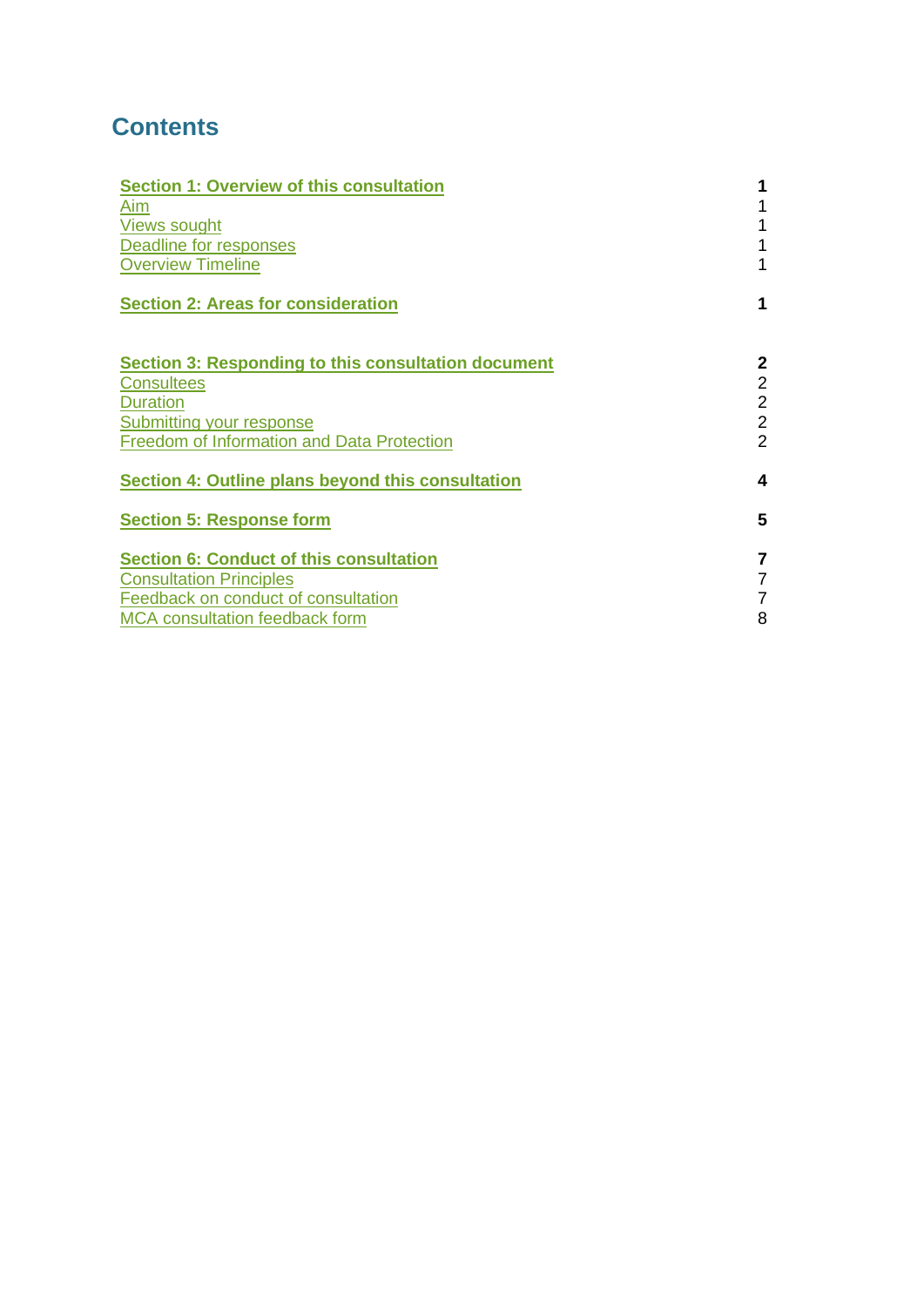# <span id="page-2-0"></span>**Section 1: Overview of this consultation**

#### <span id="page-2-1"></span>Aim

1.1. This consultation seeks your views on the draft Marine Guidance Note MGN 653(M) Electric Vehicles Onboard Passenger Ro-Ro Ferries. The increase in electric vehicle (EV) numbers in the UK has led to increasing demand for transit of EV onboard passenger Ro-Ro ferries (Ro-Pax). Currently there are limited requirements specific to the charging of electric vehicles onboard UK vessels. However, noting the increasing popularity of electric vehicles it has become apparent that there is a potential for users of these vehicles to expect charging to be available onboard, and for operators of such vessels to consider offering this facility. This marine notice provides guidance for the safe carriage and charging EVs

## <span id="page-2-2"></span>Views sought

- 1.2. Your views are sought in the following areas:
- a) any content which you believe to be inaccurate:
- b) any typographical errors;
- c) any non-statutory advice with which you disagree;
- d) any content you believe is unclear;
- e) any content you think is inappropriate to include, and should therefore be omitted;
- f) any content which has been omitted which you believe should be included;
- g) the proportionality of the guidance and any content you believe is overly restrictive or any content that you believe is not going far enough.
- 1.3. A full list of consultation questions is contained in Section 5 of this consultation.

## <span id="page-2-3"></span>Deadline for responses

1.4. Responses are welcomed from 25 October 2021 until 23:45 on 20 December 2021

## <span id="page-2-5"></span>**Section 2: Areas for consideration**

2.1 As increasing numbers of EVs are being transported on Ro-Pax ferries there is a need to provide guidance on the safety aspects associated with their carriage. This includes, fire safety elements, electrical hazard risks, the increased risk from carriage of damaged EVs (accident recovery) and the safe charging of electric vehicles while onboard Ro-Pax vessels.

<span id="page-2-4"></span>The guidance focuses on the charging of EVs on board which is the most novel aspect of the guidance. Further risks from EVs on Ro-Pax vessels are explored and the MGN gives guidance on how to manage these risks effectively.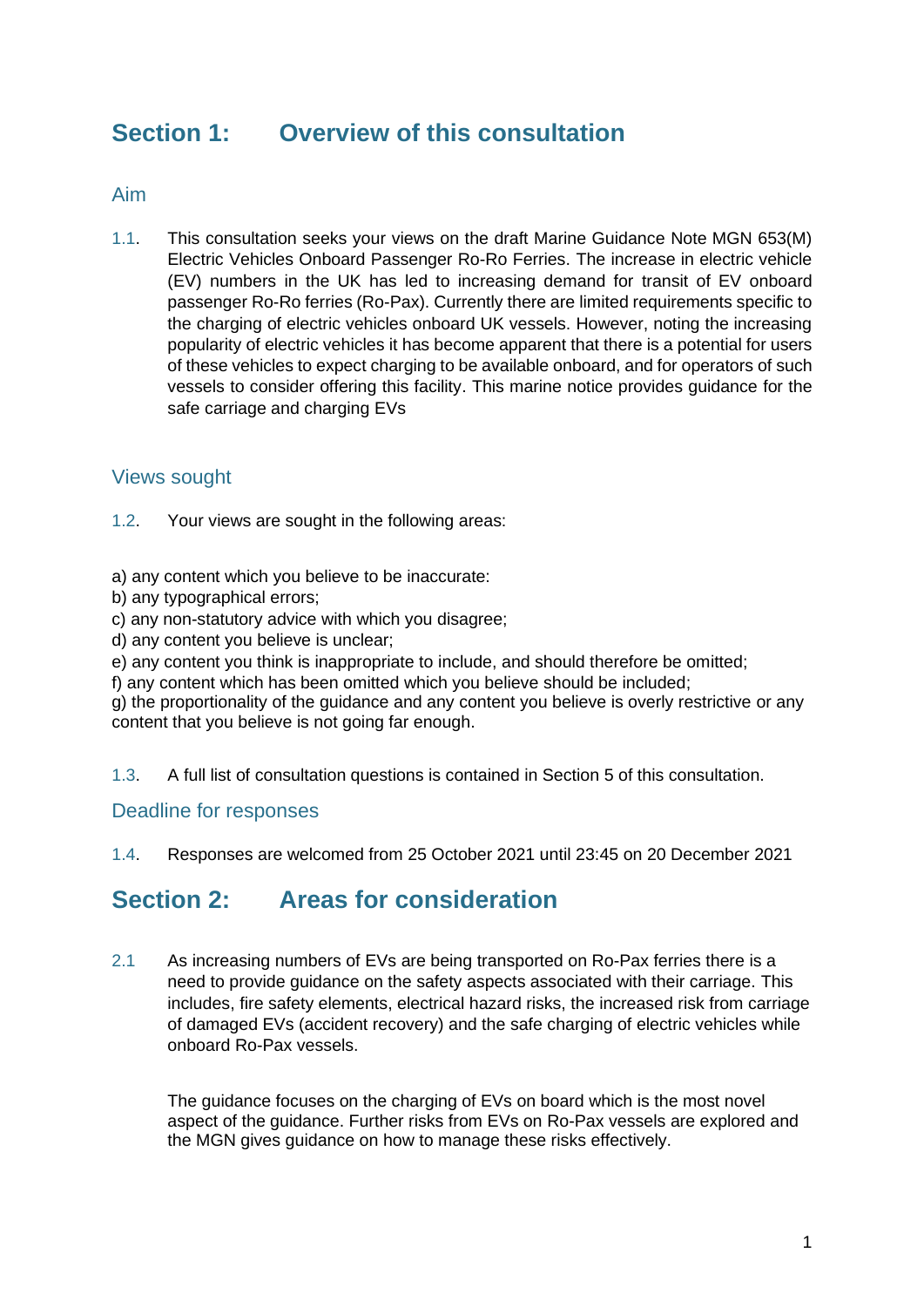This MGN has been developed following discussions with domestic Ro-Pax operators and in consultation with international marine authorities. It is expected that international legislation from the International Maritime Organisation (IMO) will be developed to advise or regulate on the carriage and charging of alternatively fuelled vessels in time however it is the opinion of the MCA that UK guidance is required in the short term to ensure the safety of Ro-Pax vessels, passengers, and crew.

# <span id="page-3-0"></span>**Section 3: Responding to this consultation**

3.1. There are specific questions highlighted in section 5 of this document and information on how to respond to this consultation document. A response form is also enclosed as a separate document.

## <span id="page-3-1"></span>**Consultees**

3.2. Anyone may respond to this consultation and consideration will be given to all responses. We will be particularly interested to hear from: Ro-Pax operators, class societies, electric vehicle owners that regularly sail on Ro-Pax ferries and Ro-Pax crew.

#### <span id="page-3-2"></span>**Duration**

3.3. This consultation is open for 8 weeks from 25 October 2021. The deadline for responses is 23:45 on 20 December 2021.

## <span id="page-3-3"></span>Submitting your response

- 3.4. Consultation responses should be emailed to [marinetechnology@mcga.gov.uk.](mailto:marinetechnology%20@mcga.gov.uk) Any questions should be sent to this email address.
- 3.5. When responding, representative groups are asked to give a summary of the people and organisations they represent, and where relevant who else they have consulted in reaching their conclusions.

#### <span id="page-3-4"></span>Freedom of Information

- 3.6. Information provided in response to this consultation, including personal information, may be subject to publication or disclosure in accordance with the Freedom of Information Act 2000 (FOIA) or the Environmental Information Regulations 2004.
- 3.7. If you want the information that you provide to be treated as confidential, please be aware that, under the FOIA, there is a statutory Code of Practice with which public authorities must comply and which deals, amongst other things, with obligations of confidence.
- 3.8. In view of this it would be helpful if you could explain to us why you regard the information you have provided as confidential. If we receive a request for disclosure of the information we will take full account of your explanation, but we cannot give an assurance that confidentiality can be maintained in all circumstances. An automatic confidentiality disclaimer generated by your IT system will not, of itself, be regarded as binding on the Department/MCA.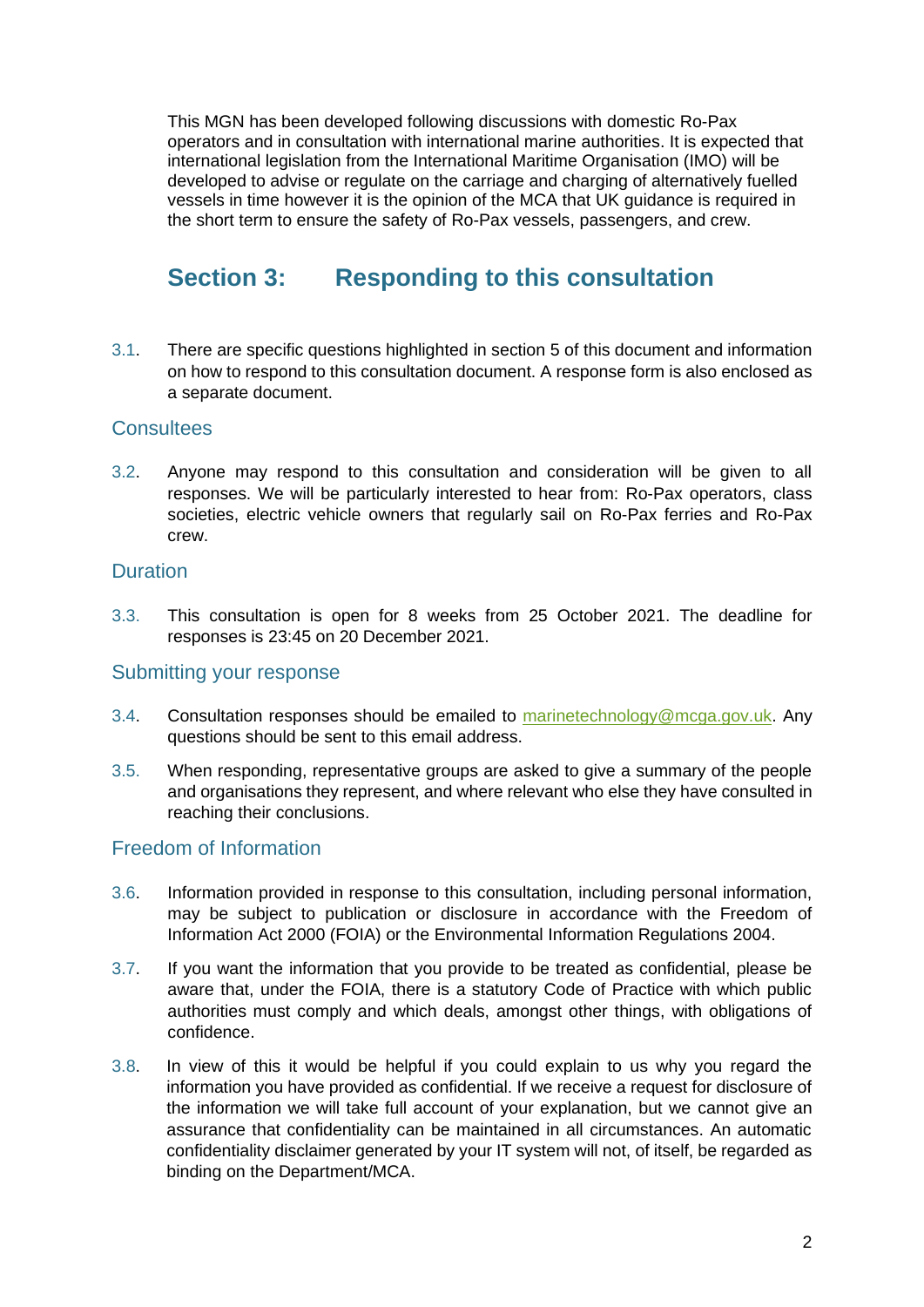3.9. The MCA will process your personal data in accordance with the data protection framework and, in the majority of circumstances, this will mean that your personal data will not be disclosed to third parties.

## Data Protection

- 3.10. The MCA is carrying out this consultation to gather evidence. The consultation is being carried out in the public interest to inform the development of policy.
- 3.11. The MCA will use your contact details to send you information about the consultation, for example if we need to ask follow-up questions, as part of its functions as a government department. Your information will be kept secure and will not be used for any other purpose without your permission.
- 3.12. To find out more about how the MCA looks after personal data, your rights, and how to contact our data protection officer, please go to:

[https://www.gov.uk/government/organisations/maritime-and-coastguard](https://www.gov.uk/government/organisations/maritime-and-coastguard-agency/about/personal-information-charter)[agency/about/personal-information-charter](https://www.gov.uk/government/organisations/maritime-and-coastguard-agency/about/personal-information-charter)

If you do not wish to remain on this list, please reply and let us know.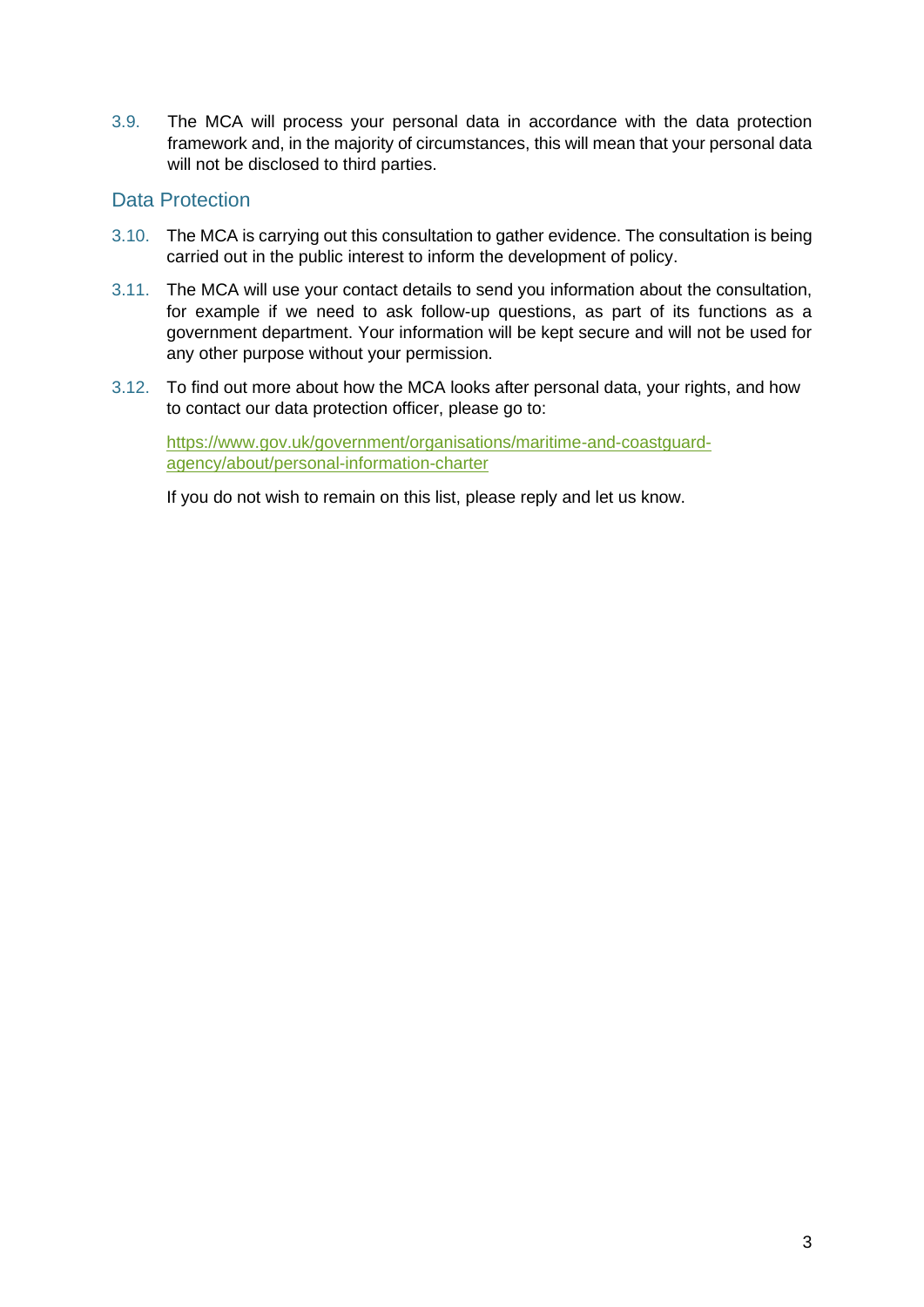# <span id="page-5-0"></span>**Section 4: Outline of plans beyond this consultation**

- 4.1. Once this consultation closes we will review all responses. In considering the responses we will apply appropriate weight to those from organisations and individuals with specialist knowledge of the subject area.
- 4.2. We will be analysing the responses during January 2022. Our aim is to publish an overview of the responses and the MCA's comments by late February 2022 which will be available from: [www.gov.uk/government/publications](http://www.gov.uk/government/publications)
- 4.3. Where appropriate the draft Guidance, accompanying guidance and impact assessment will be revised to take into consideration the consultation responses.
- 4.4. Our aim is for the MGN to come into force on **1 st of May 2022** The Regulations will be published on [www.legislation.gov.uk](http://www.legislation.gov.uk/)
- 4.5. Every effort will be made to publish the revised accompanying guidance on GOV.UK in advance of the MGN being published.
- 4.6. An overview timetable is below for reference:

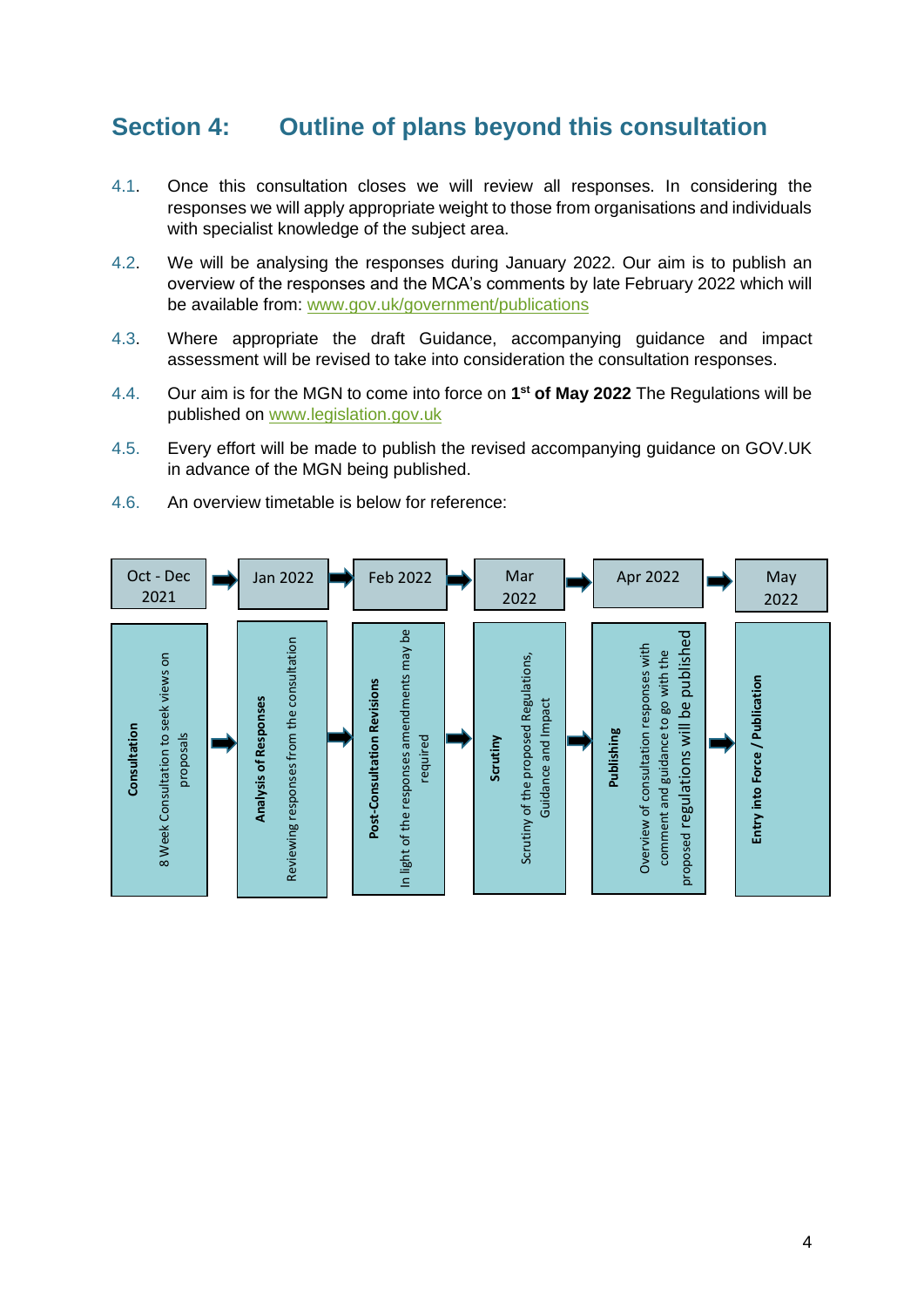# <span id="page-6-0"></span>**Section 5: Response form MGN 653 – Electric Vehicles Onboard Passenger Ro-Ro Ferries**

|                                                                              | What is your name?                                                                                                                                                                                                                                            |             |                                                                                                                                                                   |
|------------------------------------------------------------------------------|---------------------------------------------------------------------------------------------------------------------------------------------------------------------------------------------------------------------------------------------------------------|-------------|-------------------------------------------------------------------------------------------------------------------------------------------------------------------|
|                                                                              | What is your email address?                                                                                                                                                                                                                                   |             |                                                                                                                                                                   |
|                                                                              | What is your job title?                                                                                                                                                                                                                                       |             |                                                                                                                                                                   |
|                                                                              | representing the views of an organisation:                                                                                                                                                                                                                    |             | When responding please state whether you are responding as an individual or                                                                                       |
| П                                                                            | I am responding as an individual<br>I am responding on behalf of an organisation<br>(name of organisation)                                                                                                                                                    |             |                                                                                                                                                                   |
|                                                                              | organisation:                                                                                                                                                                                                                                                 |             | Please check the box that best describes you as a respondent and the size of your                                                                                 |
| $\Box$<br>П<br>$\Box$<br>$\Box$<br>$\Box$<br>$\Box$<br>$\Box$<br>$\Box$<br>П | <b>Respondent Type</b><br><b>Classification Society</b><br>Government Agency/Department<br>Individual<br>Legal representative<br>Protection & Indemnity<br>Seafarer<br><b>Ship Operator</b><br>Ship Owner<br><b>Trade Union</b><br>Other<br>(please describe) | П<br>$\Box$ | Size of Organisation<br>Large business (over 250 staff)<br>Medium business (50 to 250 staff)<br>Micro business (up to 9 staff)<br>Small business (10 to 49 staff) |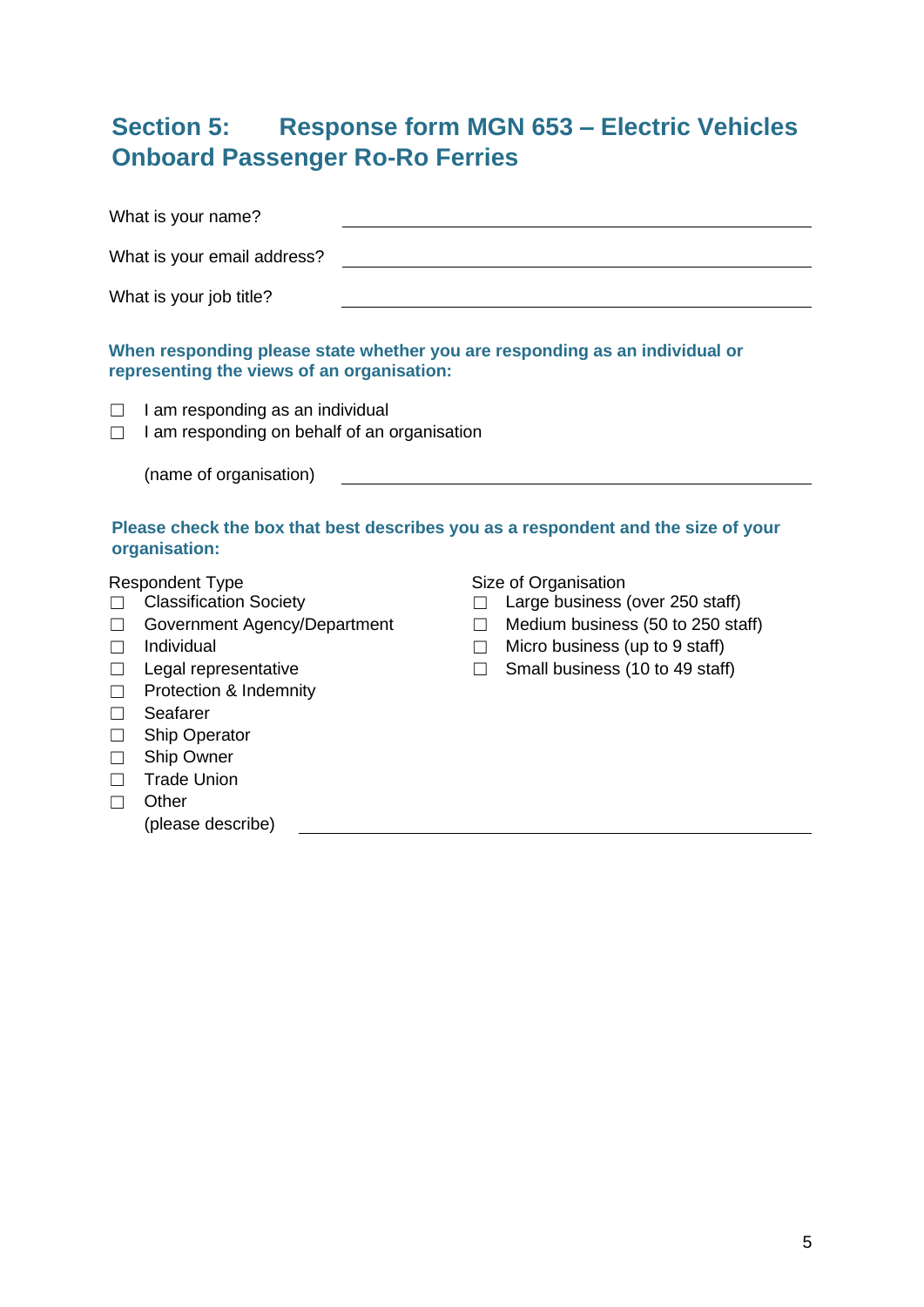## **Section 5.1 Consultation Questions**

Is there any content which you believe to be inaccurate?

Are there any typographical errors?

Is there any non-statutory advice with which you disagree?

Is there any content you believe is unclear?

Is there any content you think is inappropriate to include, and should therefore be omitted?

Do you believe any content which has been omitted should be included?

Are you satisfied with the proportionality of the guidance and do you believe that any content is overly restrictive or does not go far enough?

## **Section 5.2**

Do you have any additional comments to add to the response?

#### **Please return completed response forms to [mairnetechnology@mcga.gov.uk](mailto:mairnetechnology@mcga.gov.uk)**

Alternatively, responses may be posted to:

Allan Love Maritime Technology Branch, Bay 2/23 Maritime & Coastguard Agency Spring Place, 105 Commercial Road, Southampton, SO15 1EG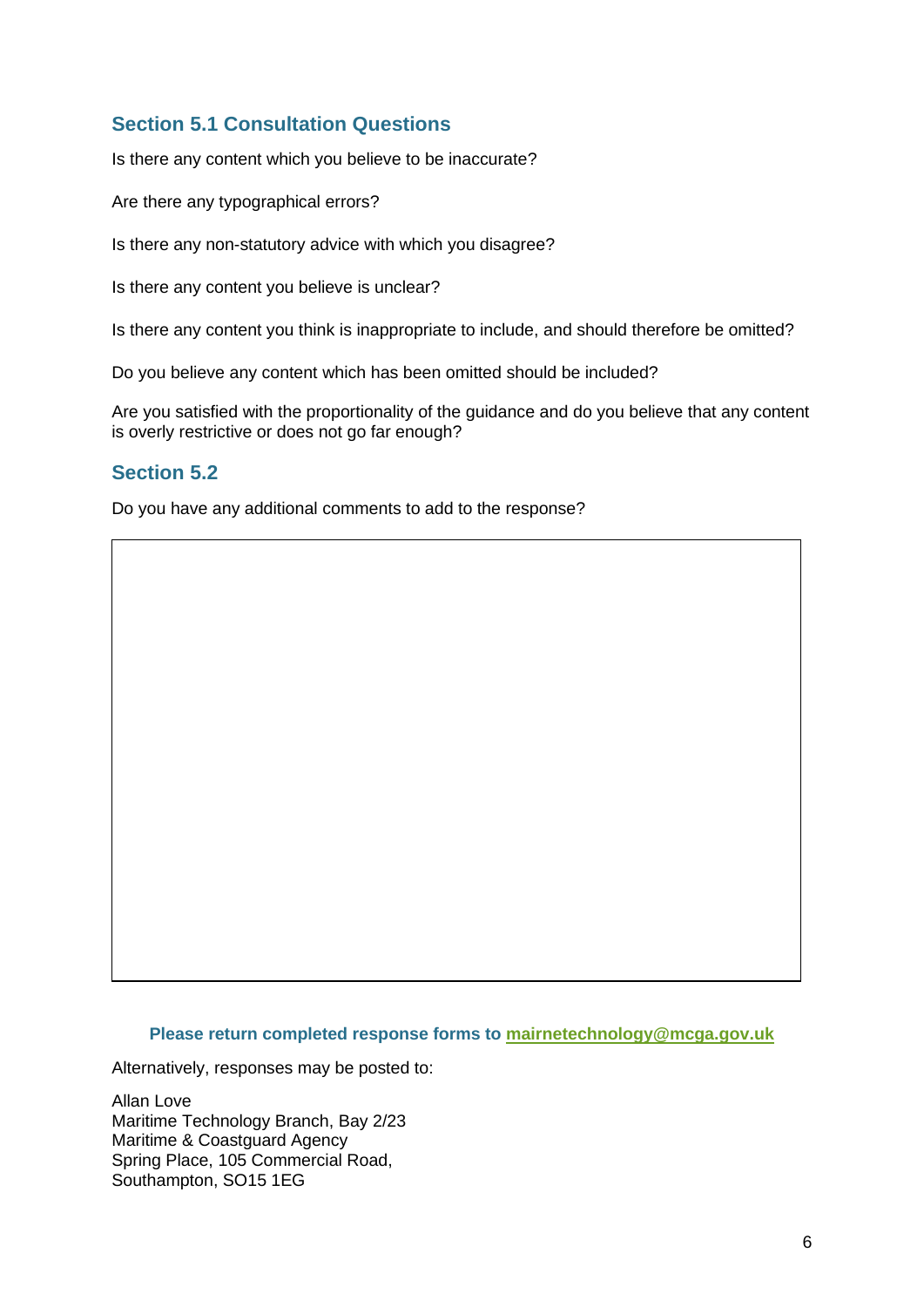# <span id="page-8-0"></span>**Section 6: Conduct of this consultation**

6.1. This consultation has been conducted in accordance with the Cabinet Office Consultation Principles.

#### <span id="page-8-1"></span>Consultation principles

6.2. The Cabinet Office Consultation Principles can be found at:

[https://www.gov.uk/government/uploads/system/uploads/attachment\\_data/file/49213](https://www.gov.uk/government/uploads/system/uploads/attachment_data/file/492132/20160111_Consultation_principles_final.pdf) [2/20160111\\_Consultation\\_principles\\_final.pdf](https://www.gov.uk/government/uploads/system/uploads/attachment_data/file/492132/20160111_Consultation_principles_final.pdf)

#### <span id="page-8-2"></span>Feedback on conduct of consultation

- 6.3. If you have any comments regarding the conduct of this consultation, please contact the Consultation Co-ordinator at [consultation.coordinator@mcga.gov.uk.](mailto:consultation.coordinator@mcga.gov.uk)
- 6.4. We are continually trying to improve the way in which we conduct consultations and appreciate your views. We would be grateful if you could complete and return the attached feedback form. These should be submitted to the Consultation Co-ordinator and are not affected by the deadline for this consultation.
- 6.5 If you require this consultation in an alternative format, please contact either the Consultation Co-ordinator or the named official conducting this consultation.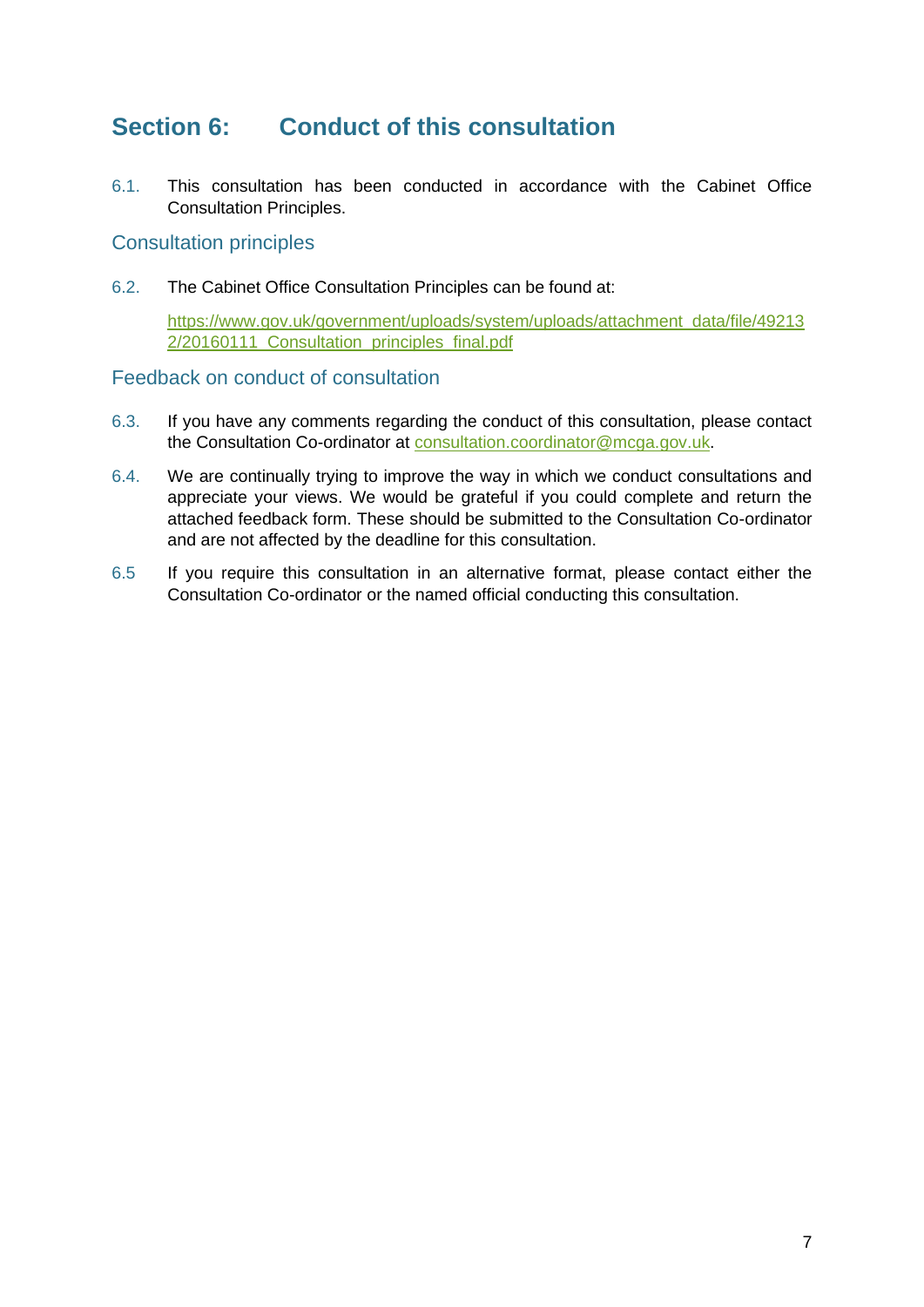#### **MCA CONSULTATION FEEDBACK FORM**

<span id="page-9-0"></span>1. Please indicate on which Consultation you are providing feedback:

*……………………………………………………………………………*

- 2a. Please indicate whether you are responding on behalf of:
	- $\Box$  Yourself as an Individual
	- ☐ A Trade Association
	- ☐ A Company
	- □ A Government Organisation
	- ☐ A Trade Union
	- ☐ Other
		- (please specify)
- 2a. Please indicate whether you accessed this consultation package through:
	- ☐ Post
	- ☐ Email
	- ☐ Website
- 3. Please rate the quality of this consultation regarding accuracy, good English and spelling:
	- ☐ Very good
	- ☐ Good
	- ☐ Average
	- ☐ Poor
	- ☐ Very Poor
- 4. Please rate the format of the consultation presentation (layout, Annexes etc.):
	- ☐ Very good
	- ☐ Good
	- ☐ Average
	- ☐ Poor
	- ☐ Very Poor
- 5. Please rate the consultation in terms of how clear and concise you felt it was:
	- ☐ Very good
	- ☐ Good
	- □ Average
	- ☐ Poor
	- ☐ Very Poor
- 6. Did you feel that the consultation was conducted over a sufficient period of time?
	- ☐ Yes
	- ☐ No